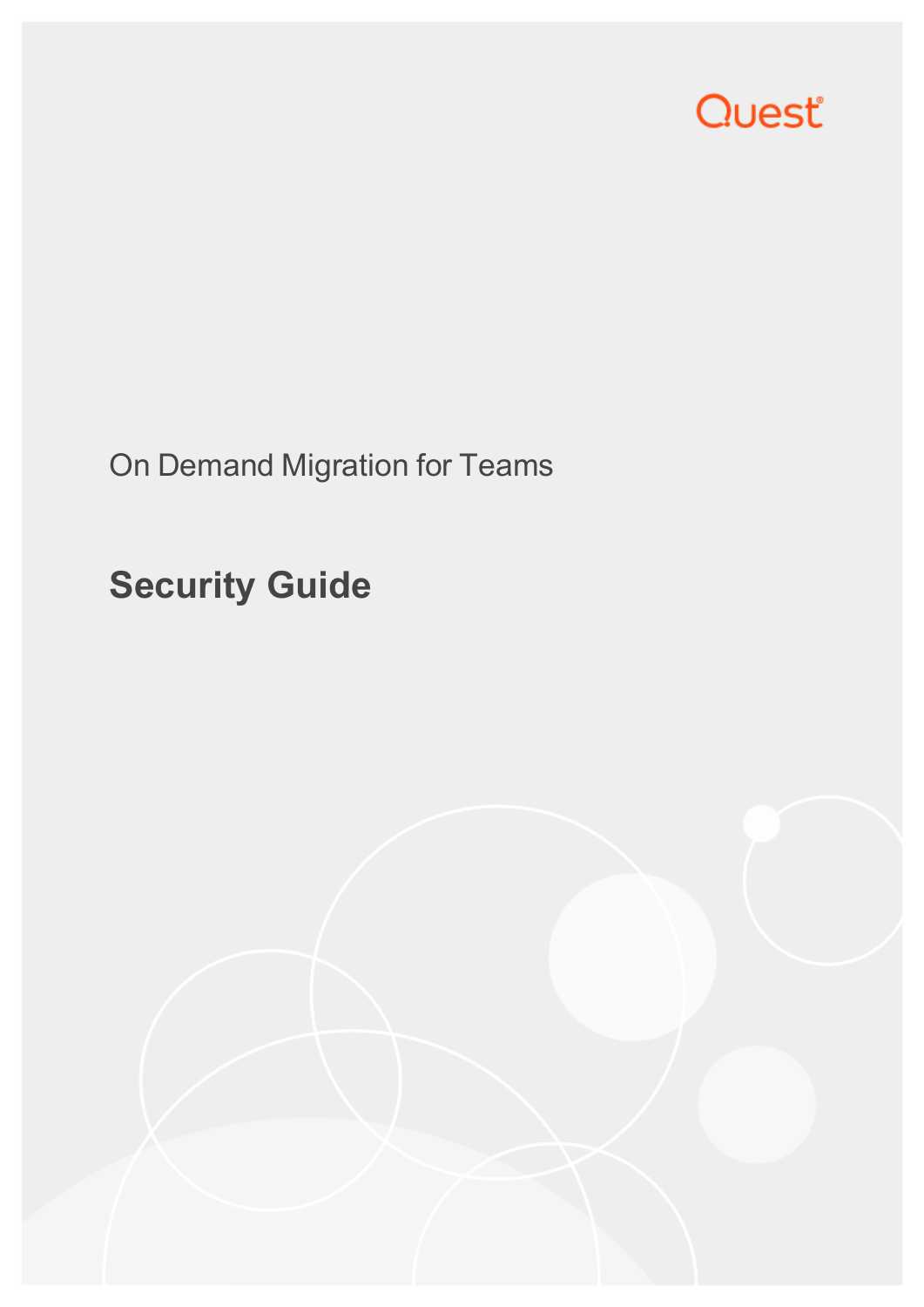#### **© 2022 Quest Software Inc. ALL RIGHTS RESERVED.**

This guide contains proprietary information protected by copyright. The software described in this guide is furnished under a software license or nondisclosure agreement. This software may be used or copied only in accordance with the terms of the applicable agreement. No part of this guide may be reproduced or transmitted in any form or by any means, electronic or mechanical, including photocopying and recording for any purpose other than the purchaser's personal use without the written permission of Quest Software Inc.

The information in this document is provided in connection with Quest Software products. No license, express or implied, by estoppel or otherwise, to any intellectual property right is granted by this document or in connection with the sale of Quest Software products. EXCEPT AS SET FORTH IN THE TERMS AND CONDITIONS AS SPECIFIED IN THE LICENSE AGREEMENT FOR THIS PRODUCT, QUEST SOFTWARE ASSUMES NO LIABILITY WHATSOEVER AND DISCLAIMS ANY EXPRESS, IMPLIED OR STATUTORY WARRANTY RELATING TO ITS PRODUCTS INCLUDING, BUT NOT LIMITED TO, THE IMPLIED WARRANTY OF MERCHANTABILITY, FITNESS FOR A PARTICULAR PURPOSE, OR NON-INFRINGEMENT. IN NO EVENT SHALL QUEST SOFTWARE BE LIABLE FOR ANY DIRECT, INDIRECT, CONSEQUENTIAL, PUNITIVE, SPECIAL OR INCIDENTAL DAMAGES (INCLUDING, WITHOUT LIMITATION, DAMAGES FOR LOSS OF PROFITS, BUSINESS INTERRUPTION OR LOSS OF INFORMATION) ARISING OUT OF THE USE OR INABILITY TO USE THIS DOCUMENT, EVEN IF QUEST SOFTWARE HAS BEEN ADVISED OF THE POSSIBILITY OF SUCH DAMAGES. Quest Software makes no representations or warranties with respect to the accuracy or completeness of the contents of this document and reserves the right to make changes to specifications and product descriptions at any time without notice. Quest Software does not make any commitment to update the information contained in this document.

If you have any questions regarding your potential use of this material, contact:

Quest Software Inc.

Attn: LEGAL Dept

4 Polaris Way

Aliso Viejo, CA 92656

Refer to our Web site [\(https://www.quest.com\)](https://www.quest.com/) for regional and international office information.

#### **Patents**

Quest Software is proud of our advanced technology. Patents and pending patents may apply to this product. For the most current information about applicable patents for this product, please visit our website at <https://www.quest.com/legal>.

#### **Trademarks**

Quest, the Quest logo, and Join the Innovation are trademarks and registered trademarks of Quest Software Inc. For a complete list of Quest marks, visit [https://www.quest.com/legal/trademark-information.aspx.](https://www.quest.com/legal/trademark-information.aspx) All other trademarks and registered trademarks are property of their respective owners.

#### **Legend**

П **CAUTION: A CAUTION icon indicates potential damage to hardware or loss of data if instructions are not followed.**

**IMPORTANT**, **NOTE**, **TIP**, **MOBILE**, or **VIDEO**: An information icon indicates supporting information. i

On Demand Migration for Teams Security Guide Updated - April 2022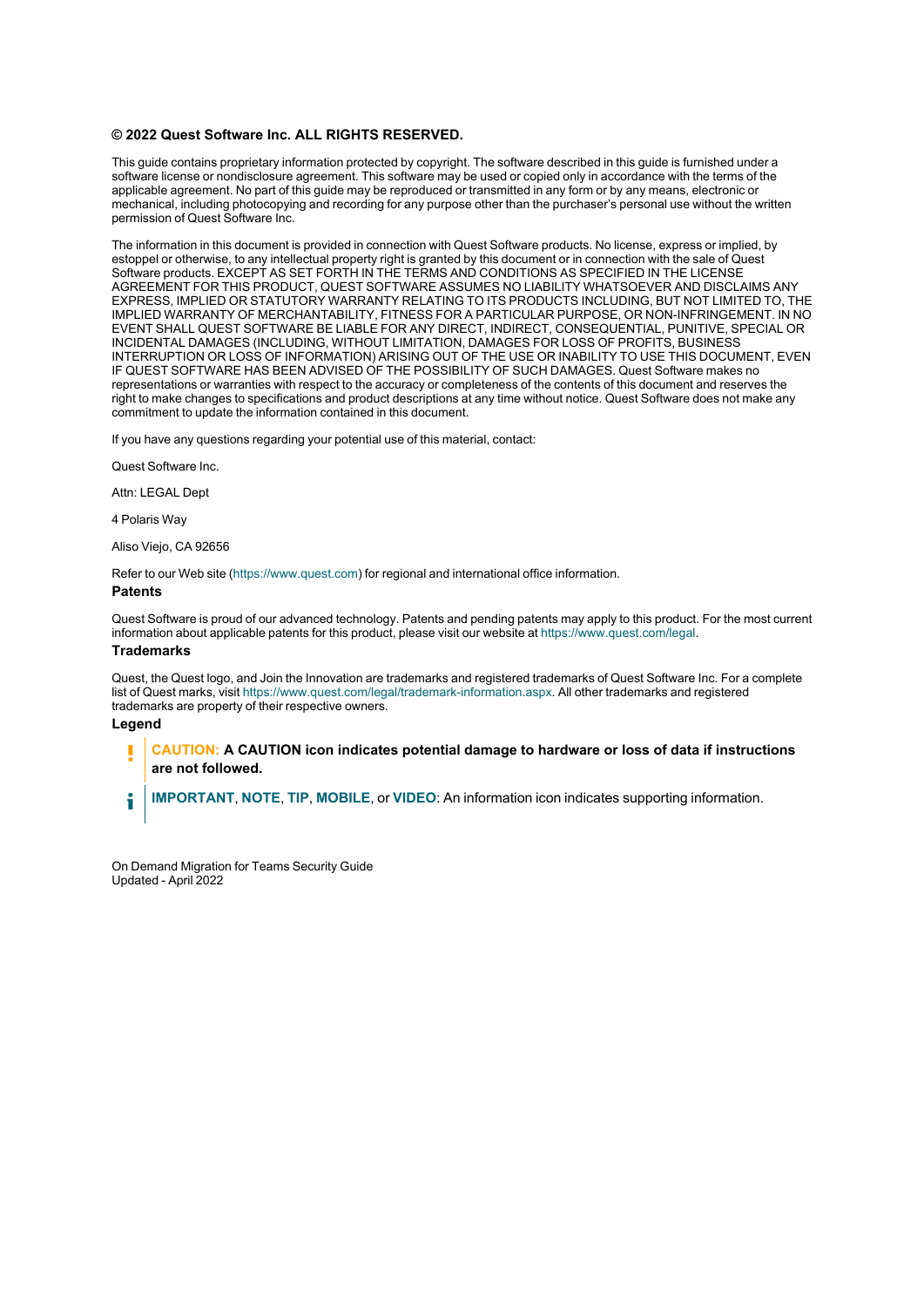#### **Contents**

| Azure datacenter security manufactured and all the datacenters are all the datacenter security manufactured and $4$<br>Location of customer data <b>[100]</b> and <b>120]</b> and <b>120</b> and <b>120</b> and <b>120</b> and <b>120</b> and <b>120</b> and <b>120</b> and <b>120</b> and <b>120</b> and <b>120</b> and <b>120</b> and <b>120</b> and <b>120</b> and <b>120</b> and <b>120</b> and <b>120</b> and <b>120</b> and <b>120</b> and <b>12</b><br>Network communications <i>manumentum communications</i> 11<br>Role based access control manufactured and relationship and 14<br>Penetration testing manufactured and the control of the control of the control of the control of the control of the control of the control of the control of the control of the control of the control of the control of the c<br>Production incident response management manuscription and continuum manuscription incident response management |  |
|------------------------------------------------------------------------------------------------------------------------------------------------------------------------------------------------------------------------------------------------------------------------------------------------------------------------------------------------------------------------------------------------------------------------------------------------------------------------------------------------------------------------------------------------------------------------------------------------------------------------------------------------------------------------------------------------------------------------------------------------------------------------------------------------------------------------------------------------------------------------------------------------------------------------------------------------|--|
|                                                                                                                                                                                                                                                                                                                                                                                                                                                                                                                                                                                                                                                                                                                                                                                                                                                                                                                                                |  |
|                                                                                                                                                                                                                                                                                                                                                                                                                                                                                                                                                                                                                                                                                                                                                                                                                                                                                                                                                |  |
|                                                                                                                                                                                                                                                                                                                                                                                                                                                                                                                                                                                                                                                                                                                                                                                                                                                                                                                                                |  |
|                                                                                                                                                                                                                                                                                                                                                                                                                                                                                                                                                                                                                                                                                                                                                                                                                                                                                                                                                |  |
|                                                                                                                                                                                                                                                                                                                                                                                                                                                                                                                                                                                                                                                                                                                                                                                                                                                                                                                                                |  |
|                                                                                                                                                                                                                                                                                                                                                                                                                                                                                                                                                                                                                                                                                                                                                                                                                                                                                                                                                |  |
|                                                                                                                                                                                                                                                                                                                                                                                                                                                                                                                                                                                                                                                                                                                                                                                                                                                                                                                                                |  |
|                                                                                                                                                                                                                                                                                                                                                                                                                                                                                                                                                                                                                                                                                                                                                                                                                                                                                                                                                |  |
|                                                                                                                                                                                                                                                                                                                                                                                                                                                                                                                                                                                                                                                                                                                                                                                                                                                                                                                                                |  |
|                                                                                                                                                                                                                                                                                                                                                                                                                                                                                                                                                                                                                                                                                                                                                                                                                                                                                                                                                |  |
|                                                                                                                                                                                                                                                                                                                                                                                                                                                                                                                                                                                                                                                                                                                                                                                                                                                                                                                                                |  |
|                                                                                                                                                                                                                                                                                                                                                                                                                                                                                                                                                                                                                                                                                                                                                                                                                                                                                                                                                |  |
|                                                                                                                                                                                                                                                                                                                                                                                                                                                                                                                                                                                                                                                                                                                                                                                                                                                                                                                                                |  |
|                                                                                                                                                                                                                                                                                                                                                                                                                                                                                                                                                                                                                                                                                                                                                                                                                                                                                                                                                |  |
|                                                                                                                                                                                                                                                                                                                                                                                                                                                                                                                                                                                                                                                                                                                                                                                                                                                                                                                                                |  |
|                                                                                                                                                                                                                                                                                                                                                                                                                                                                                                                                                                                                                                                                                                                                                                                                                                                                                                                                                |  |
|                                                                                                                                                                                                                                                                                                                                                                                                                                                                                                                                                                                                                                                                                                                                                                                                                                                                                                                                                |  |
|                                                                                                                                                                                                                                                                                                                                                                                                                                                                                                                                                                                                                                                                                                                                                                                                                                                                                                                                                |  |
|                                                                                                                                                                                                                                                                                                                                                                                                                                                                                                                                                                                                                                                                                                                                                                                                                                                                                                                                                |  |
|                                                                                                                                                                                                                                                                                                                                                                                                                                                                                                                                                                                                                                                                                                                                                                                                                                                                                                                                                |  |
|                                                                                                                                                                                                                                                                                                                                                                                                                                                                                                                                                                                                                                                                                                                                                                                                                                                                                                                                                |  |
|                                                                                                                                                                                                                                                                                                                                                                                                                                                                                                                                                                                                                                                                                                                                                                                                                                                                                                                                                |  |
|                                                                                                                                                                                                                                                                                                                                                                                                                                                                                                                                                                                                                                                                                                                                                                                                                                                                                                                                                |  |
|                                                                                                                                                                                                                                                                                                                                                                                                                                                                                                                                                                                                                                                                                                                                                                                                                                                                                                                                                |  |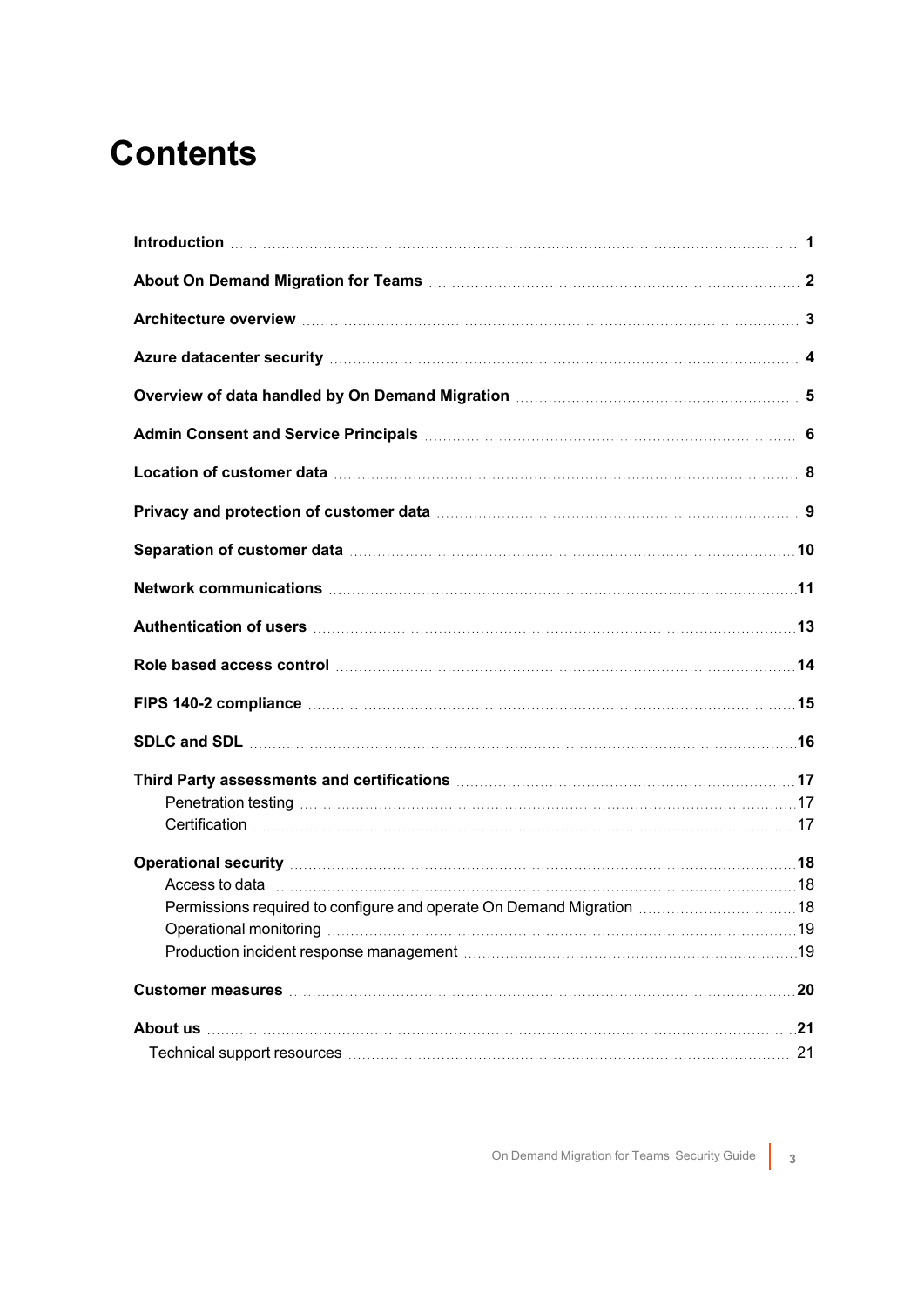## **Introduction**

<span id="page-3-0"></span>Managing information system security is a priority for every organization. In fact, the level of security provided by software vendors has become a differentiating factor for IT purchase decisions. Quest strives to meet standards designed to provide its customers with their desired level of security as it relates to privacy, confidentiality, integrity and availability.

This document describes the security features of On Demand Migration for Teams. This includes access control, protection of customer data, secure network communication, and cryptographic standards.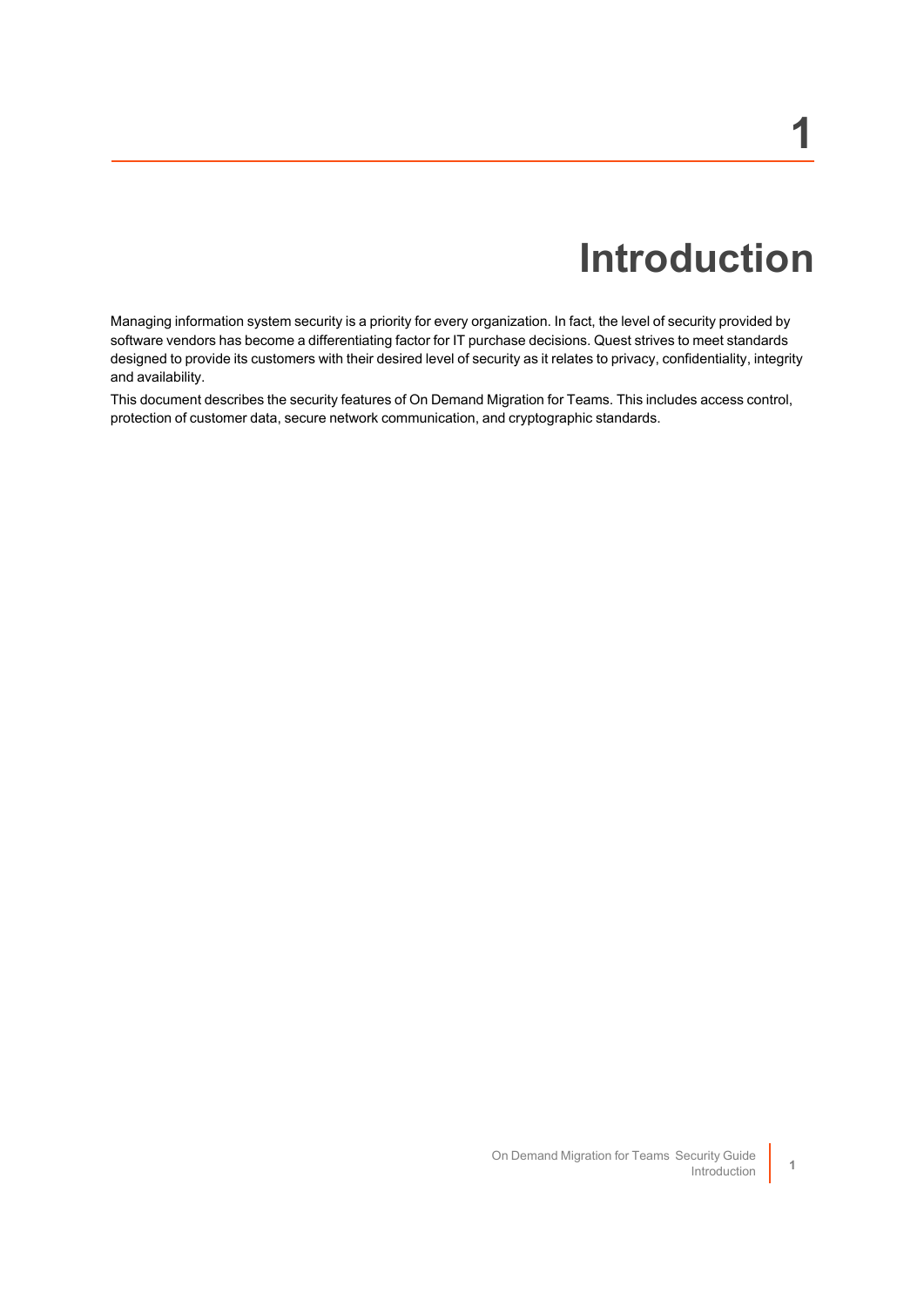### **About On Demand Migration for Teams**

<span id="page-4-0"></span>On Demand Migration for Teams lets you perform the following:

- Discover Microsoft Teams and get reports on the Channels content, activity, members and other information that can be useful for pre-migration assessment
- Migrate Teams conversations, messages, documents, media content and the related information between tenants
- Manage user access to Microsoft Teams in the target tenant
- Provide robust project management interface and in-depth progress reporting

All these services are delivered via Microsoft Azure cloud services.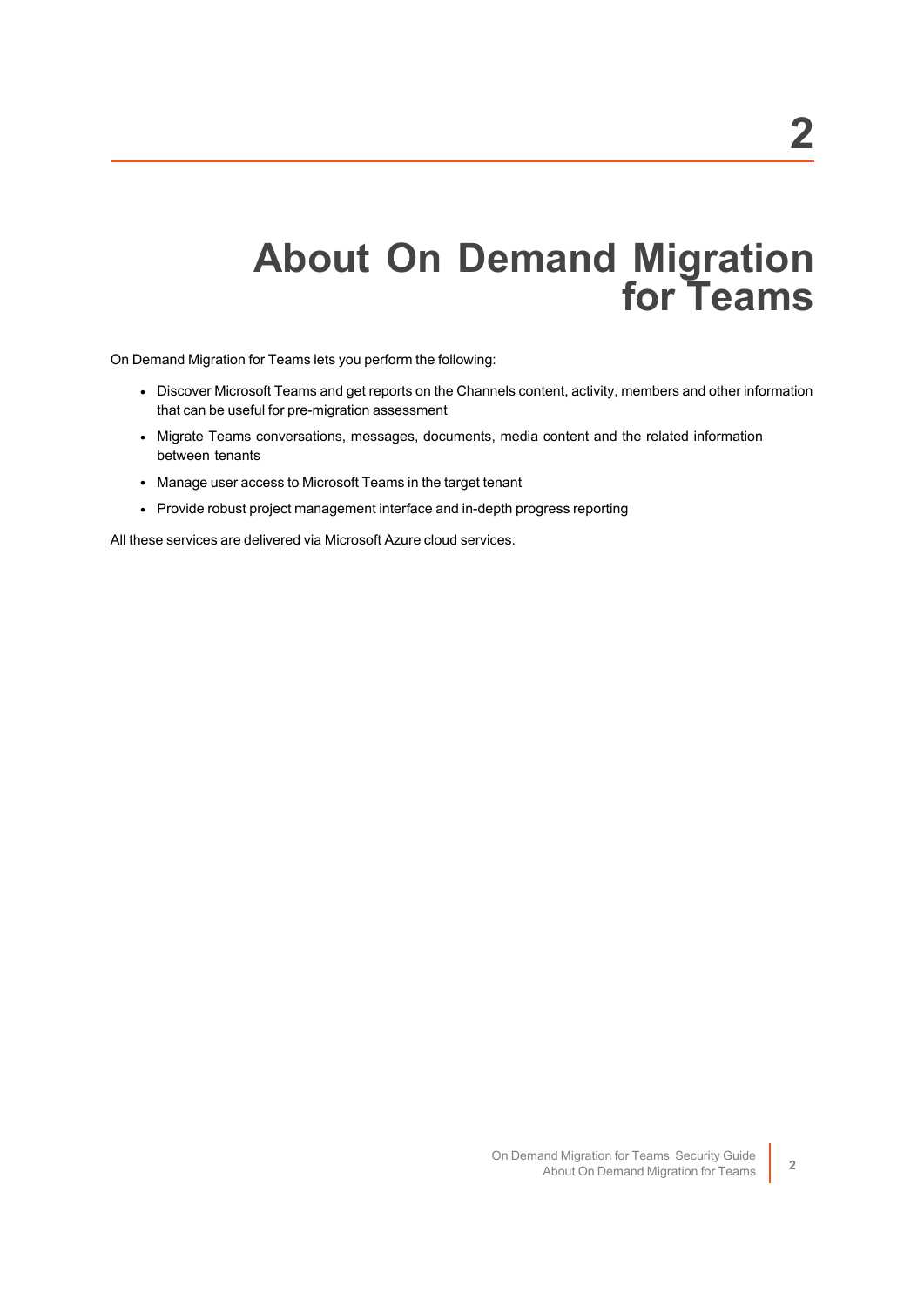## **Architecture overview**

<span id="page-5-0"></span>The following scheme shows the key components of the On Demand Migration for Teams configuration. **High-Level Architecture** 



**Figure 1: High-Level Architecture**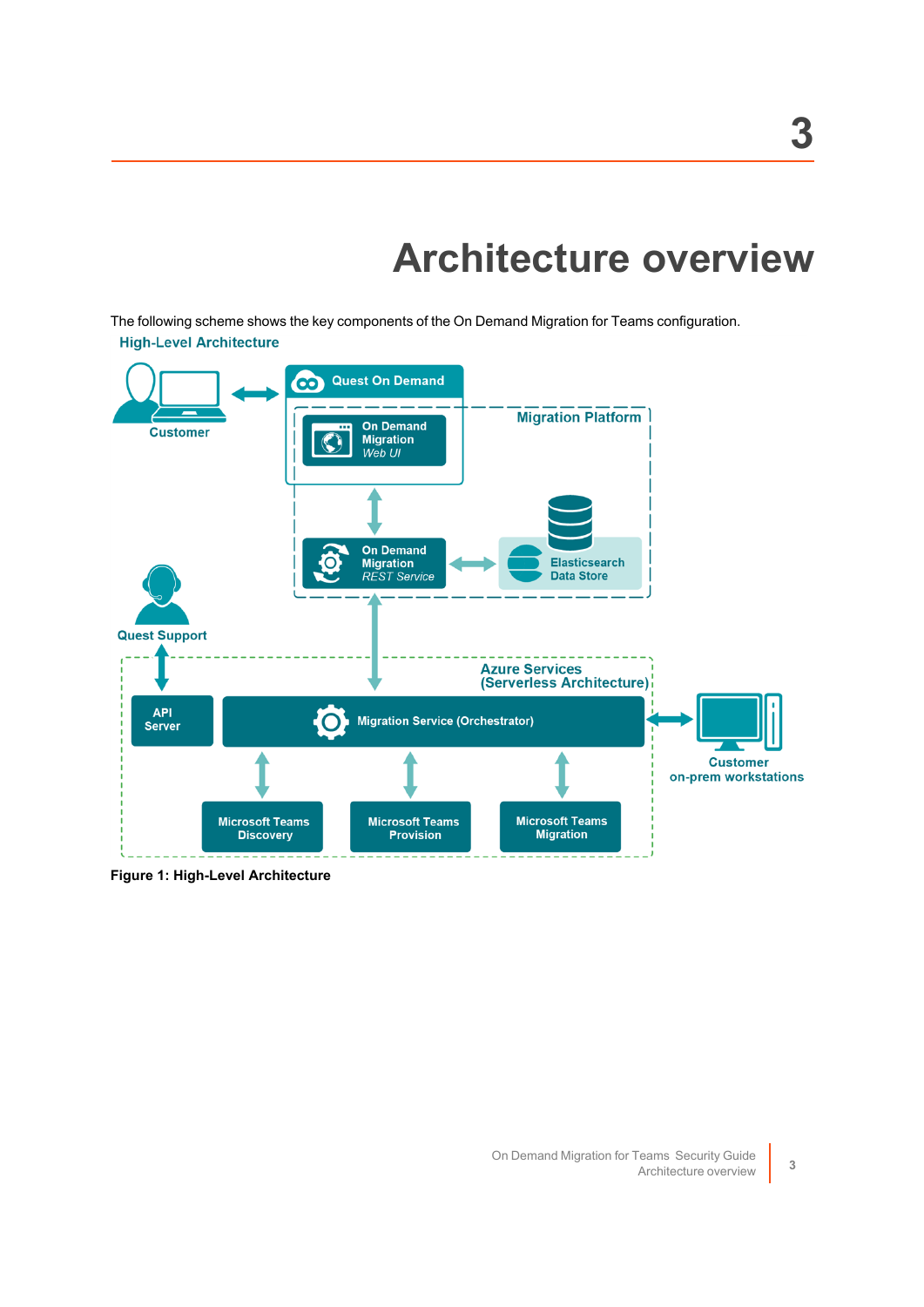### **Azure datacenter security**

<span id="page-6-0"></span>Microsoft Azure datacenters have the highest possible physical security and are considered among the most secure and well protected datacenters in the world. They are subject to regular audits and certifications including Service Organization Controls (SOC) 1, SOC 2 and ISO/IEC 27001:2005.

Relevant references with additional information about the Windows Azure datacenter security can be found here:

- Microsoft Azure Trust Center: <https://azure.microsoft.com/en-us/overview/trusted-cloud/>
- Microsoft Trust Center Compliance: [https://www.microsoft.com/en-us/trust-center/compliance/compliance](https://www.microsoft.com/en-us/trust-center/compliance/compliance-overview?service=Azure#Icons)[overview?service=Azure#Icons](https://www.microsoft.com/en-us/trust-center/compliance/compliance-overview?service=Azure#Icons)
- Microsoft's submission to the Cloud Security Alliance STAR registry: [https://cloudsecurityalliance.org/star/registry/microsoft//](https://cloudsecurityalliance.org/star/registry/microsoft/)
- Whitepaper: Standard Response to Request for Information Security and Privacy: <http://www.microsoft.com/en-us/download/details.aspx?id=26647>
- Microsoft Global Datacenters: Security & Compliance: [https://www.microsoft.com/en-us/cloud](https://www.microsoft.com/en-us/cloud-platform/global-datacenters)[platform/global-datacenters](https://www.microsoft.com/en-us/cloud-platform/global-datacenters)
- Azure data security and encryption best practices: [https://docs.microsoft.com/en](https://docs.microsoft.com/en-us/azure/security/fundamentals/data-encryption-best-practices)[us/azure/security/fundamentals/data-encryption-best-practices](https://docs.microsoft.com/en-us/azure/security/fundamentals/data-encryption-best-practices)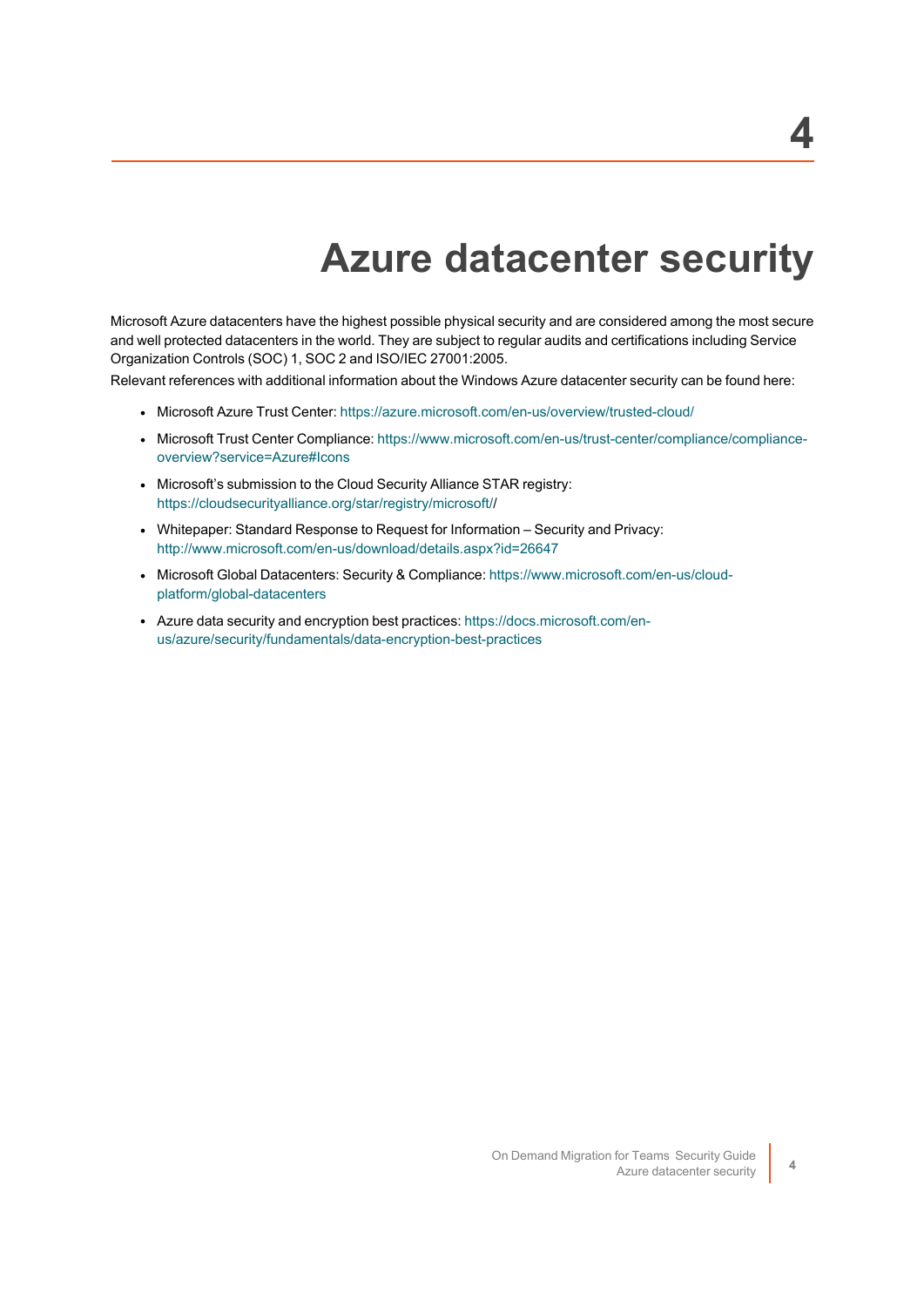### <span id="page-7-0"></span>**Overview of data handled by On Demand Migration**

On Demand Migration for Teams manages the following type of customer data:

- Product works with Office 365 groups, Microsoft Teams, channels, messages and files with their properties returned by Teams Graph API. The content processed by the product is not persistently stored by the product. Only migrated messages IDs are stored in the product database.
- Some data from Teams content can be stored by the product for troubleshooting purposes. This includes data to identify the items where some troubleshooting is required, e.g., a Team or channel name, attachment file names. The data is stored in product Elasticsearch database and Azure table storage and is encrypted at rest.
- The application does not store or deal with end-user passwords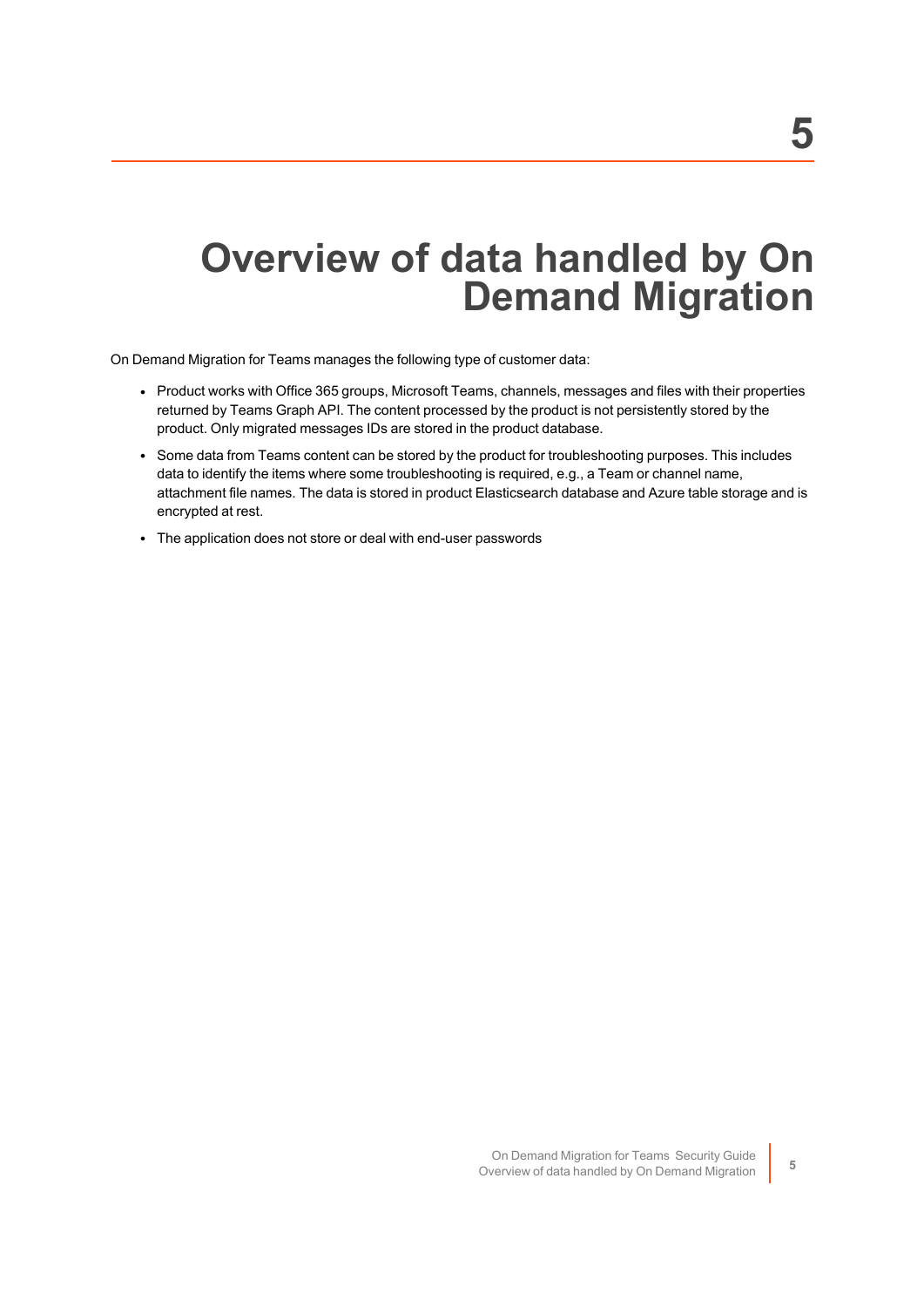#### **Admin Consent and Service Principals**

<span id="page-8-0"></span>On Demand Migration requires access to the customer's Azure Active Directory and Office 365 tenancies. The customer grants that access using the Microsoft Admin Consent process, which will create a Service Principal in the customer's Azure Active Directory with minimum consents required by On Demand Migration for Teams. The Service Principal is created using Microsoft's OAuth certificate based client credentials grant flow <https://docs.microsoft.com/en-us/azure/active-directory/develop/v2-oauth2-client-creds-grant-flow>. Customers can revoke Admin Consent at any time. See [https://docs.microsoft.com/en-us/azure/active-directory/manage](https://docs.microsoft.com/en-us/azure/active-directory/manage-apps/delete-application-portal)[apps/delete-application-portal](https://docs.microsoft.com/en-us/azure/active-directory/manage-apps/delete-application-portal) and [https://docs.microsoft.com/en-us/skype-sdk/trusted-application](https://docs.microsoft.com/en-us/skype-sdk/trusted-application-api/docs/tenantadminconsent)[api/docs/tenantadminconsent](https://docs.microsoft.com/en-us/skype-sdk/trusted-application-api/docs/tenantadminconsent) for details.

In addition to the base consents required by On Demand and On Demand Migration, On Demand Migration for Teams requires the following consents: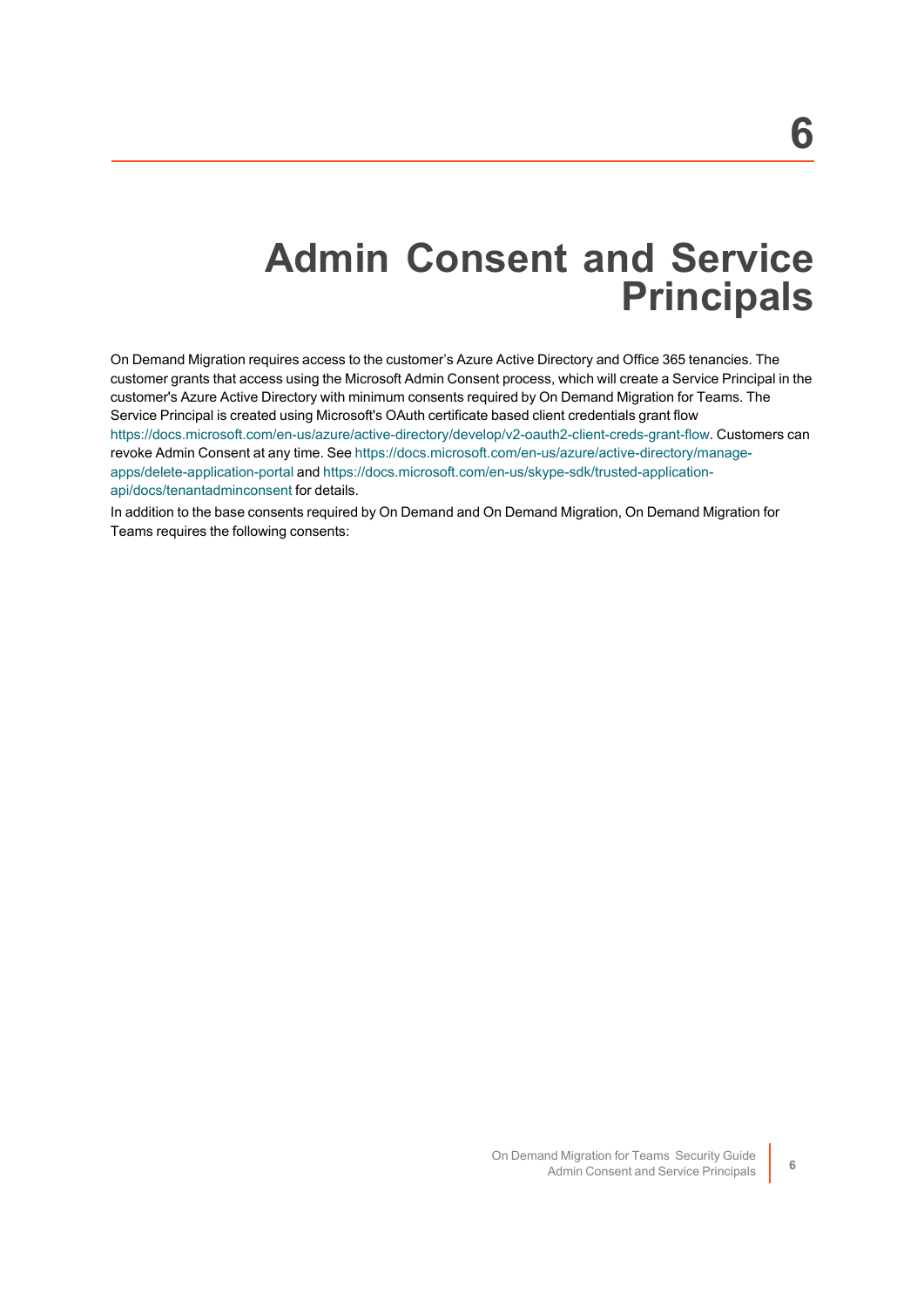

#### **Permissions requested Review for your organisation**



Quest On Demand - Migration - Teams Quest Software, Inc.

This app would like to:

- $\vee$  Read and write user chat messages
- $\angle$  Read all users' full profiles
- $\angle$  Read and write all groups
- $\angle$  Read and write items in all site collections (preview)
- $\angle$  Read all users' full profiles
- $\vee$  Read all chat messages
- $\vee$  Read all channel messages
- $\vee$  Read and write all groups
- $\vee$  Read and write directory data
- Bead and write all OneNote notebooks
- Add and remove members from all teams
- $\angle$  Add and remove members from all channels
- $\angle$  Create chat and channel messages with anyone's identity and with any timestamp
- $\angle$  View and modify notes for all users
- $\angle$  Have full access to the Chat Service Aggregator
- / Have full access to the Skype Teams Service
- Read or write user region

If you accept, this app will get access to the specified resources for all users in your organisation. No one else will be prompted to review these permissions.

Accepting these permissions means that you allow this app to use your data as specified in their Terms of Service and Privacy Statement. You can change these permissions at https://myapps.microsoft.com. Show details

Does this app look suspicious? Report it here

On Demand Migration for Teams Security Guide Admin Consent and Service Principals **<sup>7</sup>**

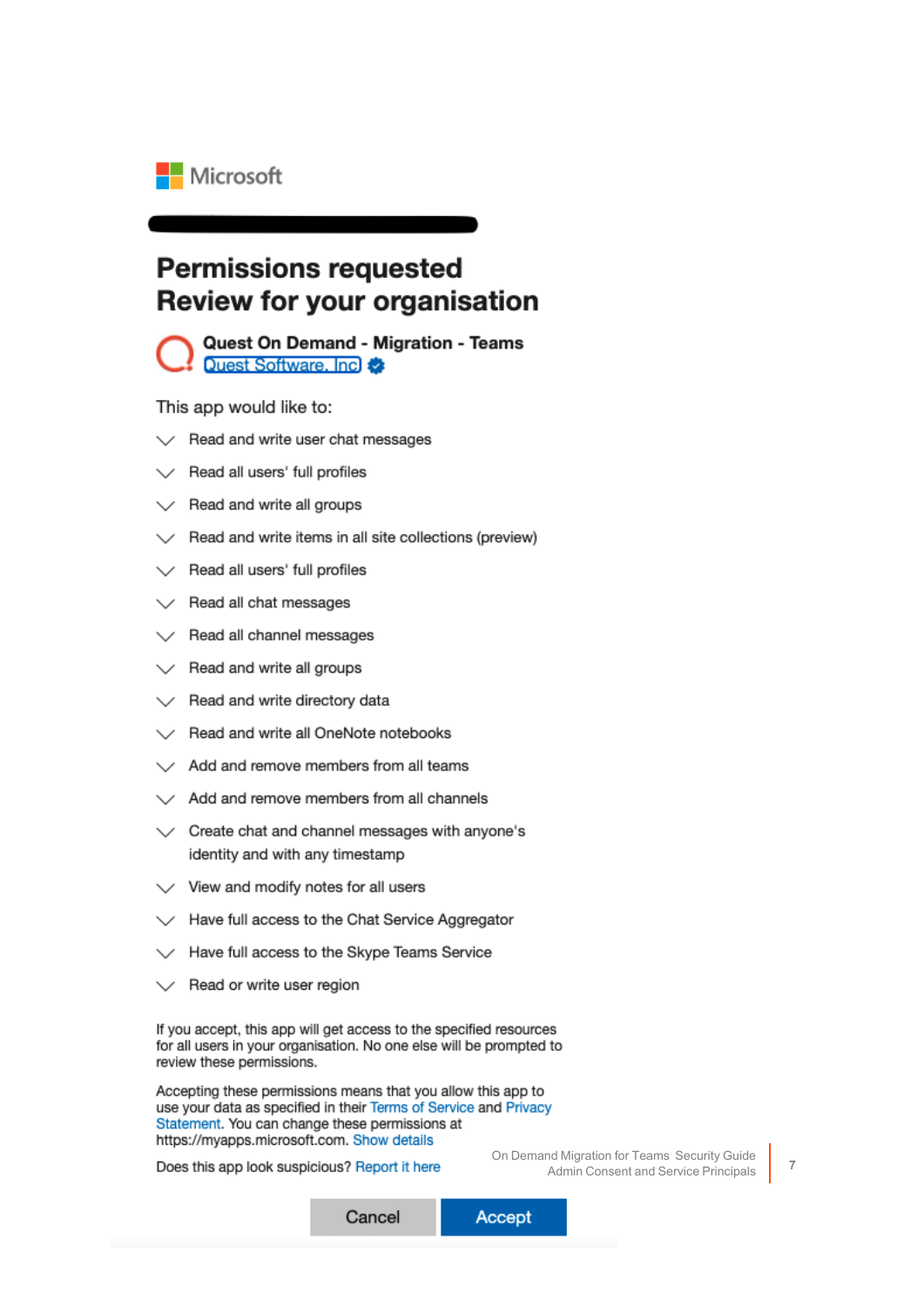### **Location of customer data**

<span id="page-10-0"></span>When a customer signs up for On Demand, they select the region in which to run their On Demand organization. All computation is performed and all data is stored in the selected region. The currently supported regions can be found here [https://regions.quest-on-demand.com/.](https://regions.quest-on-demand.com/)

- Teams conversations messages intended for processing to rewrite users and teams mentions or attachments links are temporary stored at Azure Virtual Machine disks before being delivered to recipients. The data is encrypted at rest.

Windows Azure Storage, including the Blobs, Tables, and Queues storage structures, are replicated three times in the same datacenter for resiliency against hardware failure. The data is replicated across different fault domains to increase availability. All replication datacenters reside within the geographic boundaries of the selected region. See this Microsoft reference for more details: [https://docs.microsoft.com/en-](https://docs.microsoft.com/en-us/azure/storage/common/storage-redundancy)

[us/azure/storage/common/storage-redundancy](https://docs.microsoft.com/en-us/azure/storage/common/storage-redundancy)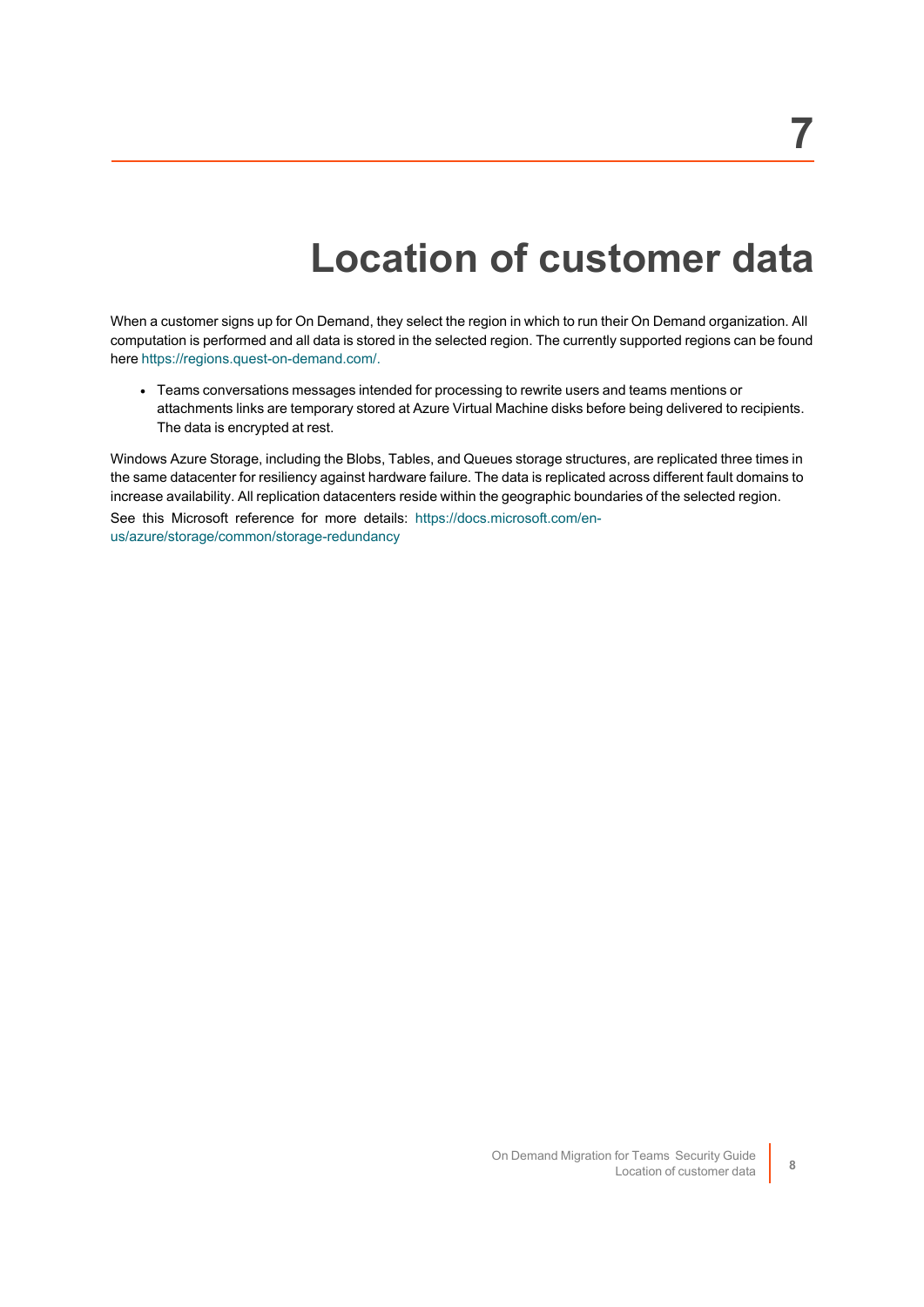### <span id="page-11-0"></span>**Privacy and protection of customer data**

The most sensitive customer data processed by On Demand Migration for Teams is the content of Teams conversations including file attachments.

- File attachments are temporary stored during migration. The data is deleted once migration task for the team is finished. The data is encrypted at rest when stored
- All migration project data and logs are encrypted at rest.

To ensure that customer data is kept separate during processing, the following policies are strictly applied in On Demand Migration for Teams:

- The data for each customer is stored in separate Azure storage containers. This information is protected through the Azure built in data at rest Server-Side encryption mechanism. It uses the strongest FIPS 140-2 approved block cipher available, Advanced Encryption Standard (AES) algorithm, with a 256-bit key.
- A separate Elasticsearch server instance is used for each customer.
- A separate Azure Virtual Machine is used as mail transfer agent for each customer.

More information about Azure queues, tables, and blobs:

- <https://docs.microsoft.com/en-us/azure/storage/blobs/storage-blobs-introduction>
- <https://docs.microsoft.com/en-us/azure/security/security-storage-overview>
- <sup>l</sup> <https://docs.microsoft.com/en-us/azure/storage/common/storage-service-encryption>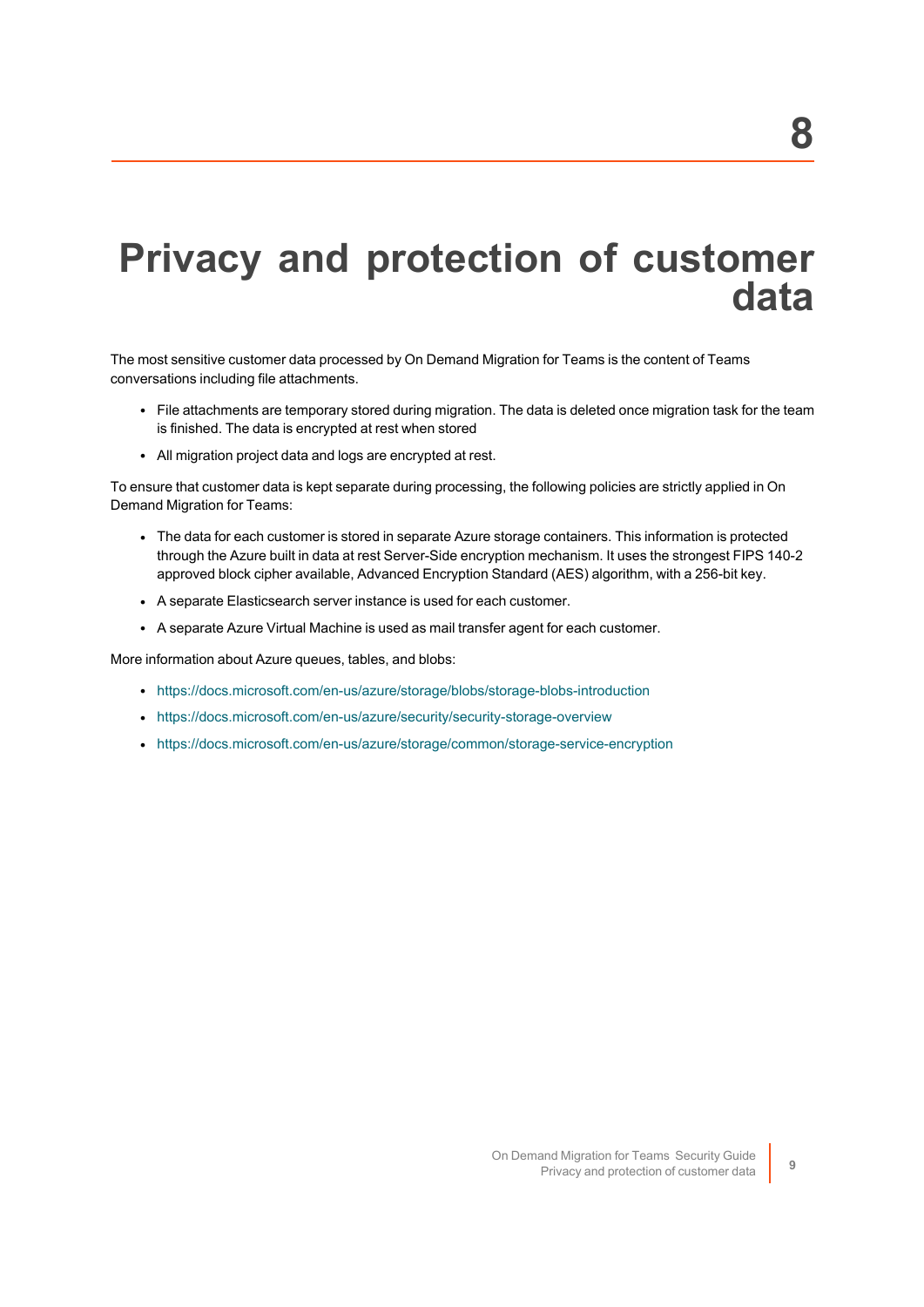### **Separation of customer data**

<span id="page-12-0"></span>A common concern related to cloud based services is the prevention of commingling of data that belongs to different customers. On Demand Migration has architected its solution to specifically prevent such data commingling by logically separating customer data stores.

Customer data are differentiated using a Customer Organization Identifier. The Customer Organization Identifier is a unique identifier obtained from the Quest On Demand Core that is created when the customer signs up with the application.

This identifier used throughout the solution to ensure strict data separation of customers' data in Elasticsearch storage and during processing.

A separate Elasticsearch server instance is used for each customer.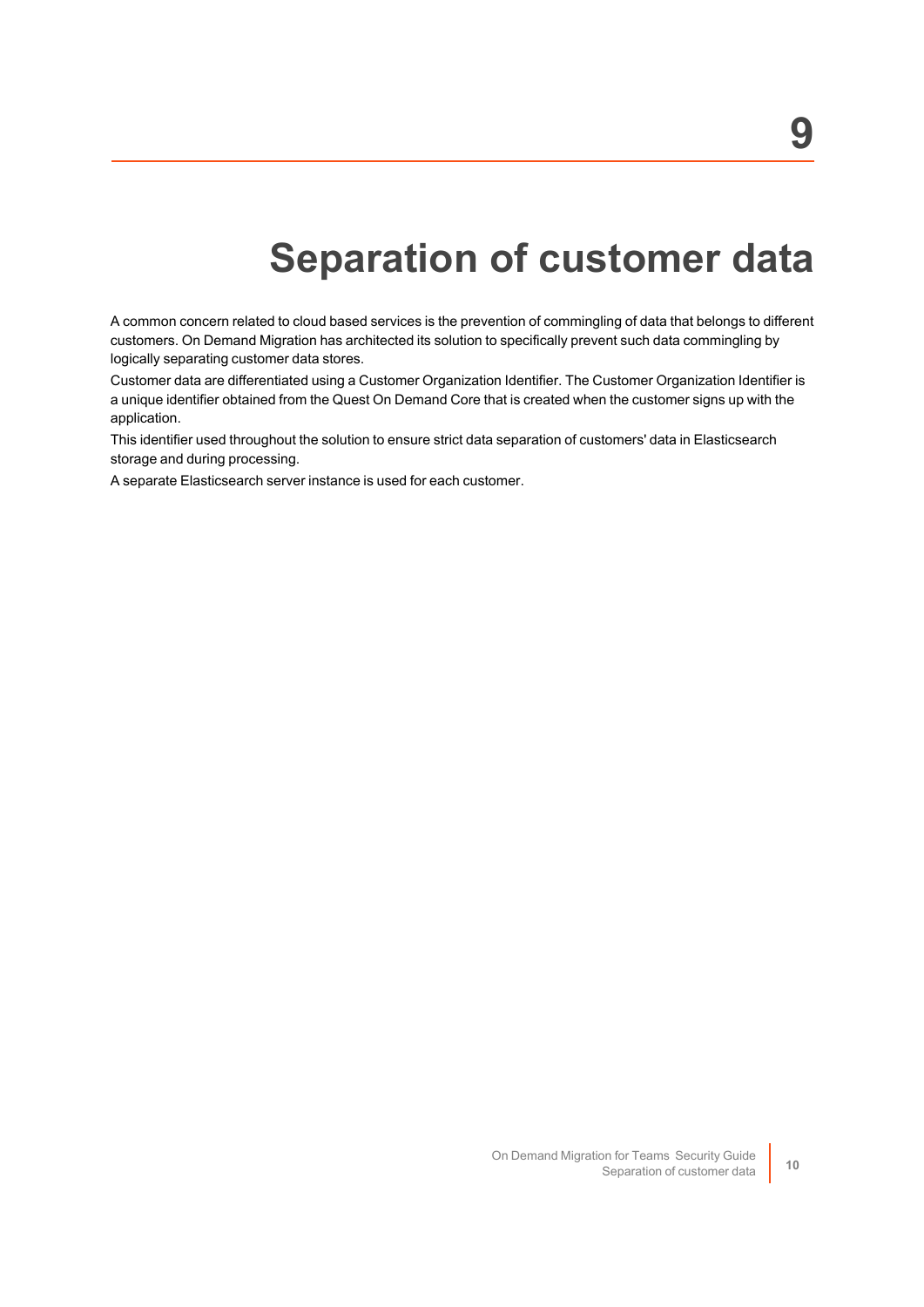## **Network communications**

<span id="page-13-0"></span>Internal network communication within Azure includes:

- Inter-service communication between On Demand Migration components, On Demand Core and the On Demand Platform
- Communication to customer Azure AD/Office 365 tenants

The following scheme shows the communication configuration between key components of On Demand Migration. **Component Communication Architecture** 



#### **Figure 2: Component Communication Architecture**

The network communication is secured with HTTPS and is not visible to the external public internet. Inter-service communication uses OAuth authentication using a Quest Azure AD service account with the rights to access the services. No backend services of On Demand Migration for Teams can be used by end-users. External network communication from outside Azure to On Demand Services include:

- On Demand Migration user interface access
- PowerShell cmdlets accessing On Demand Migration backend (PowerShell cmdlets are used internally by Quest Support)

All external communication is secured with HTTPS.

The On Demand Migration user interface uses OAuth authentication with JWT token issued to a logged in user. PowerShell cmdlets used by Quest Support are using Azure AD authentication to access the On Demand Migration service. The user of the PowerShell API should be a Quest Azure AD member with the appropriate role assigned.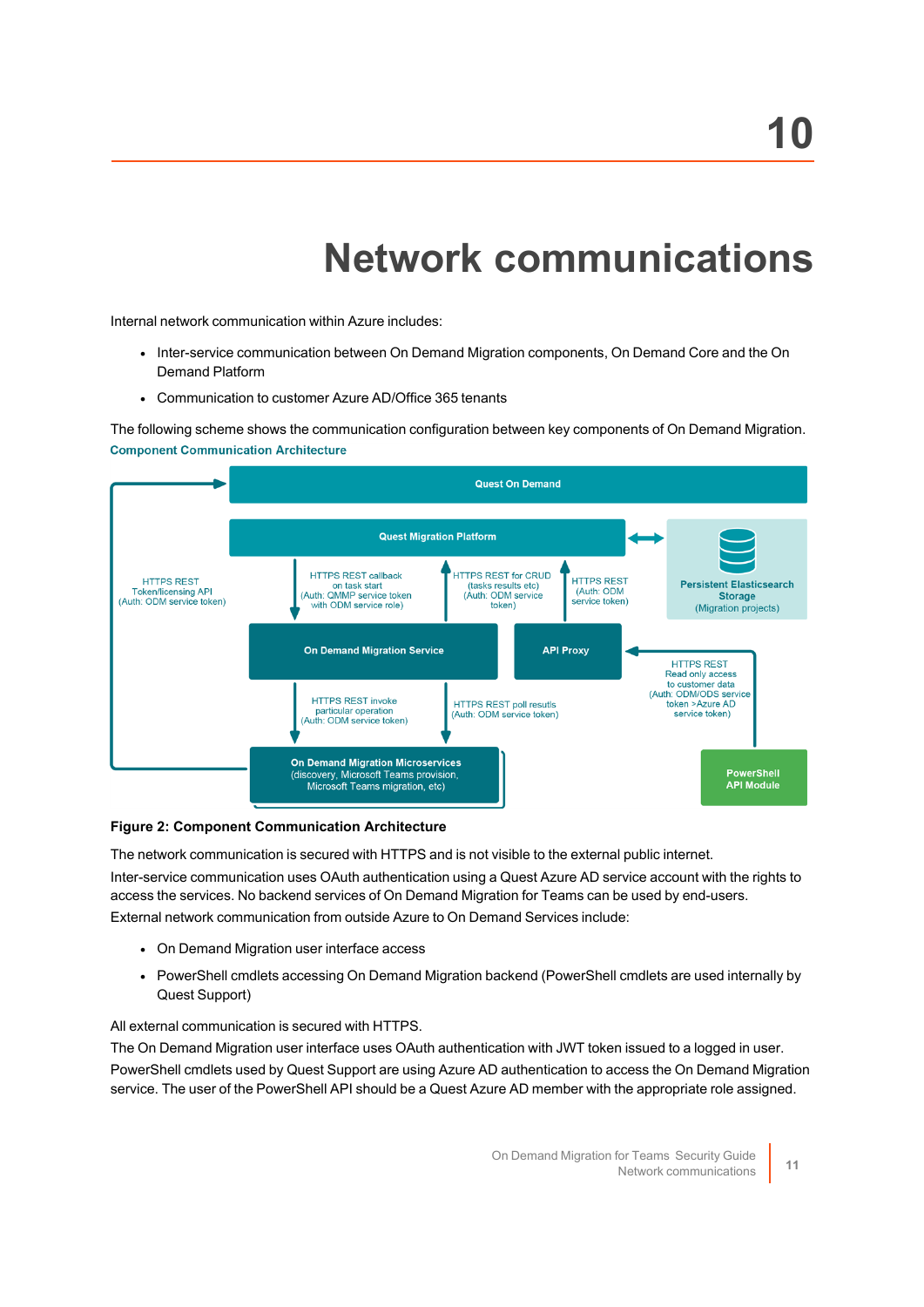There are no unsecured HTTP calls within On Demand Migration for Teams.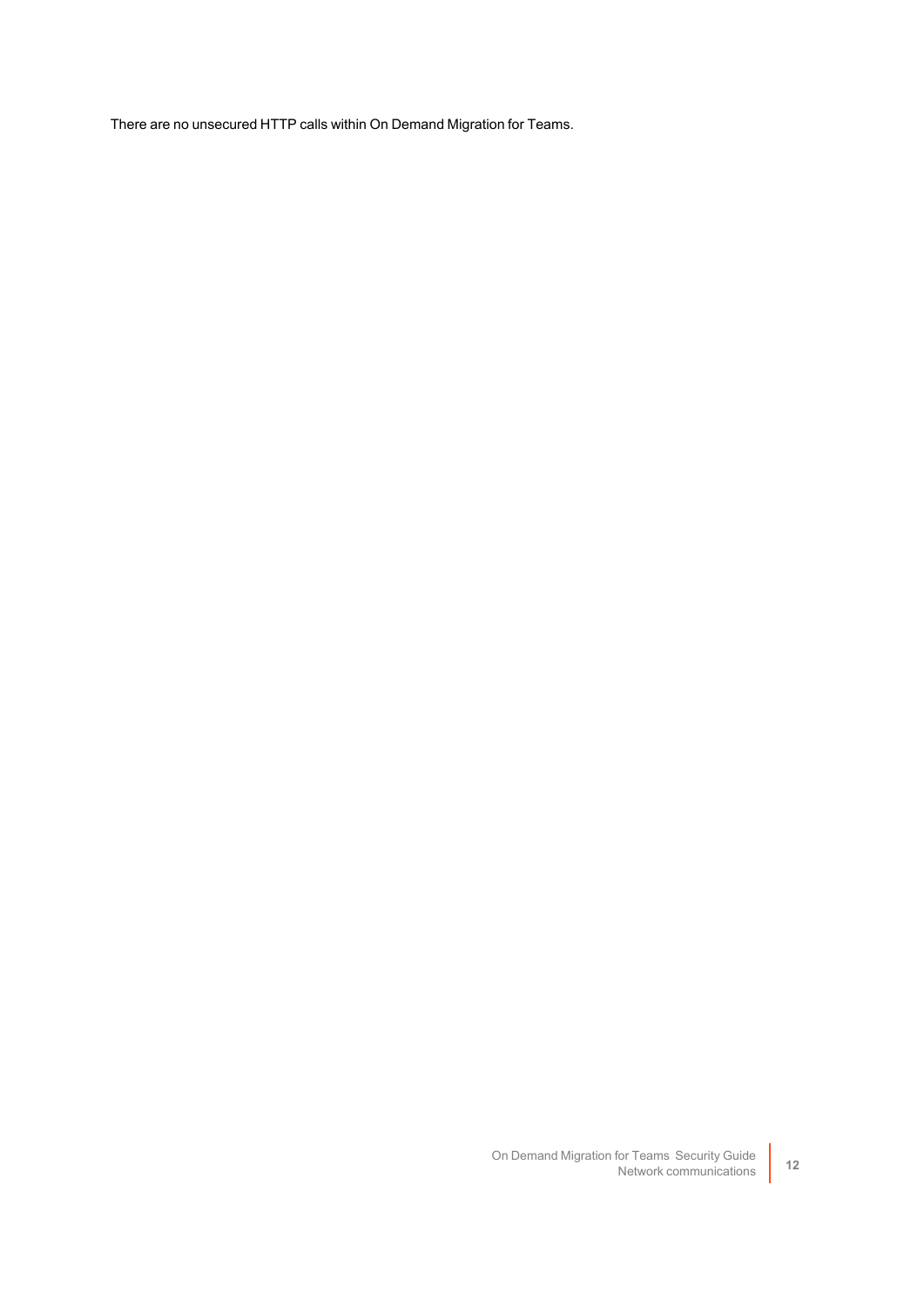## **Authentication of users**

<span id="page-15-0"></span>The customer logs in to the application by providing On Demand user account credentials.

The process of registering an Azure AD tenant into On Demand Migration is handled through the well established Azure Admin Consent workflow. For more information about the Azure Active Directory Admin Consent workflow, please refer the Quest On Demand Core technical [documents.](https://support.quest.com/technical-documents/on-demand-global-settings/current/user-guide/13#TOPIC-1567780)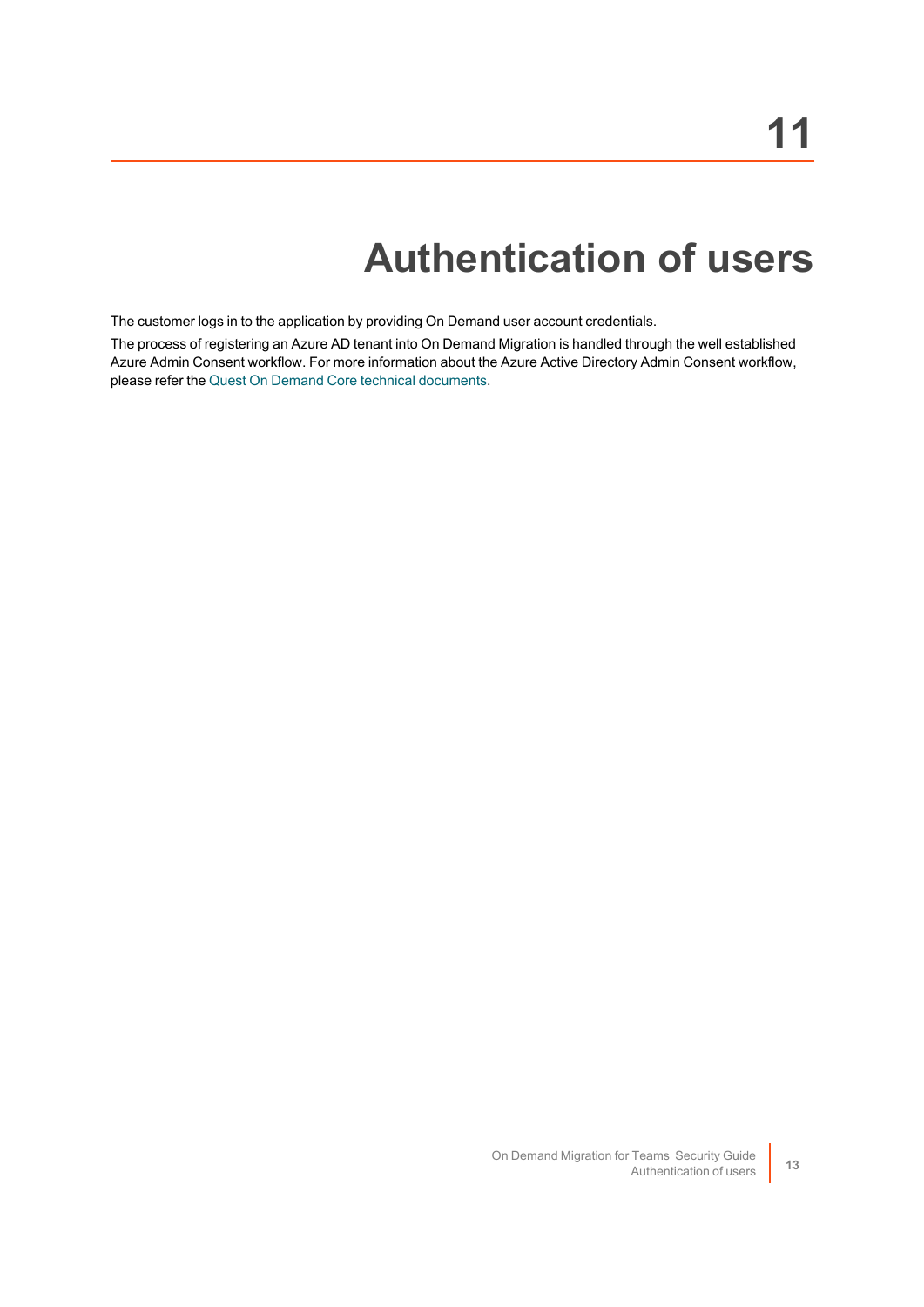### **Role based access control**

<span id="page-16-0"></span>On Demand Migration does provide the common authentication via Quest Identity Broker. Quest On Demand is configured with default roles that cannot be edited or deleted, and also allows you to add custom roles to make permissions more granular. Each access control role has a specific set of permissions that determines what tasks a user assigned to the role can perform. For more information on role-based access control, please refer the [Quest](https://support.quest.com/technical-documents/on-demand-global-settings/user-guide/adding-users-to-an-organization/adding-users-and-assigning-a-role) On Demand product [documentation](https://support.quest.com/technical-documents/on-demand-global-settings/user-guide/adding-users-to-an-organization/adding-users-and-assigning-a-role).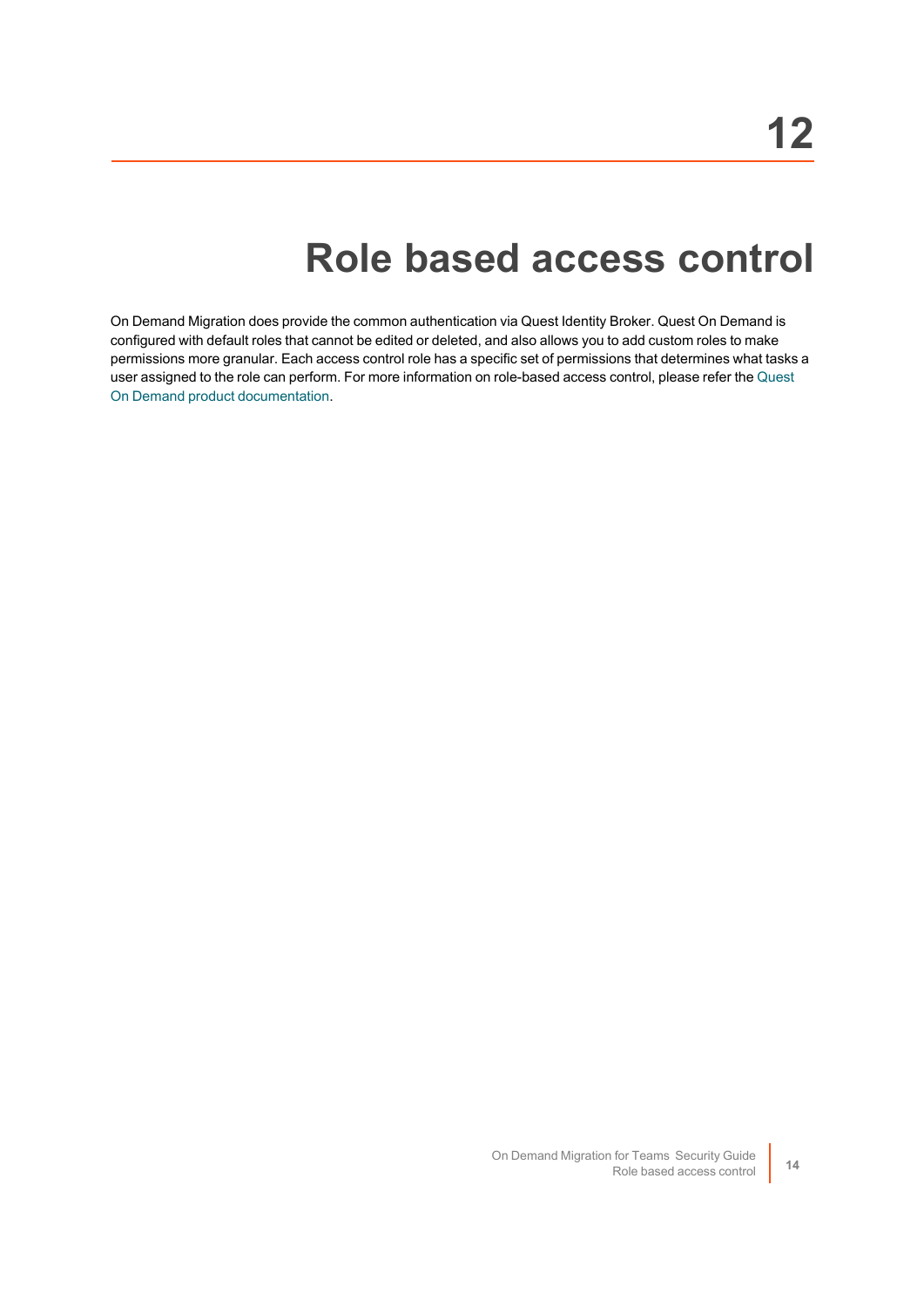## **FIPS 140-2 compliance**

<span id="page-17-0"></span>On Demand Migration cryptographic usage is based on Azure FIPS 140-2 compliant cryptographic functions. For more information, see: <https://docs.microsoft.com/en-us/azure/storage/blobs/security-recommendations>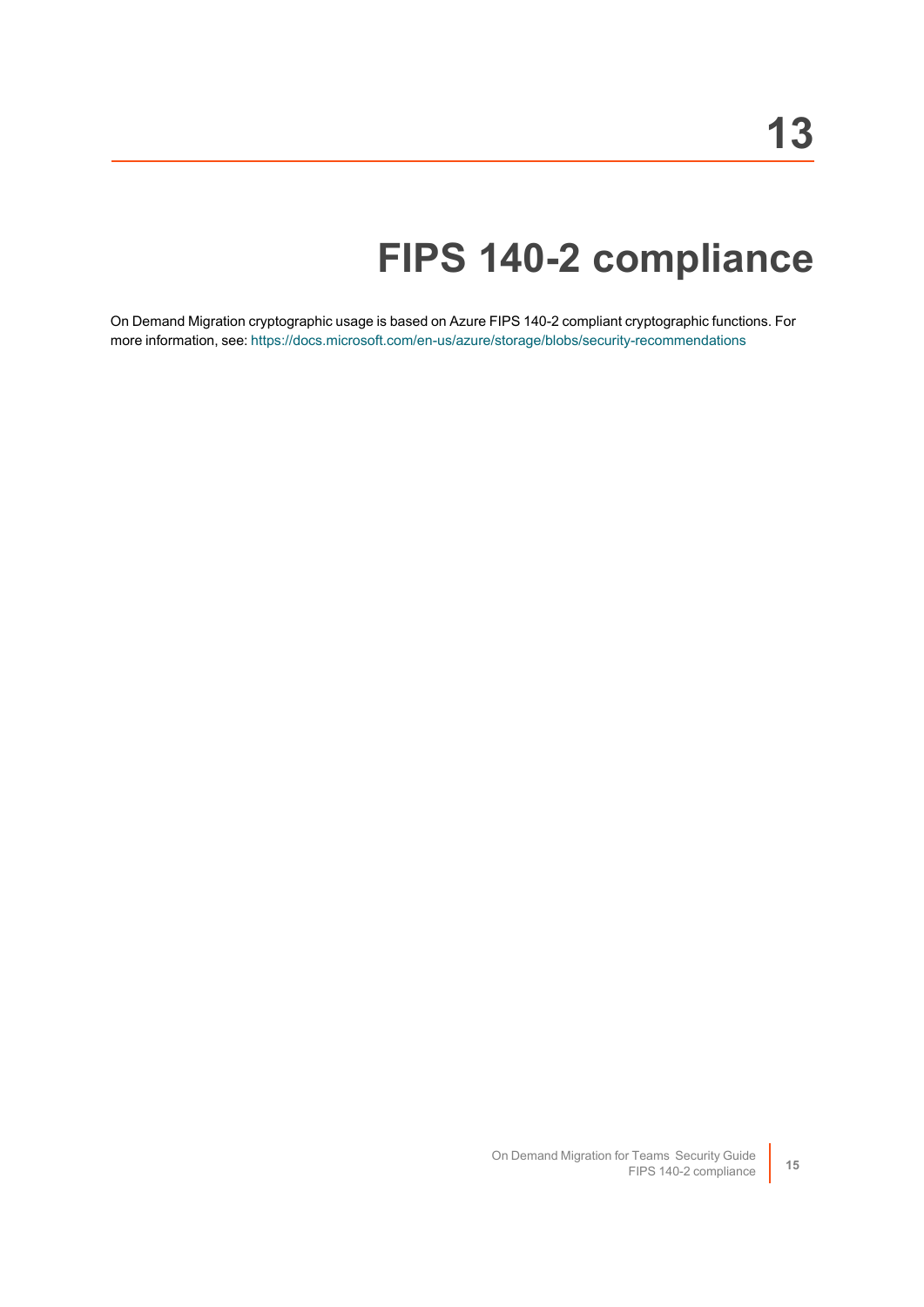## **SDLC and SDL**

<span id="page-18-0"></span>The On Demand team follows a strict Quality Assurance cycle.

- Access to source control and build systems is protected by domain security, meaning that only employees on Quest's corporate network have access to these systems. Therefore, should an On Demand developer leave the company, this individual will no longer be able to access On Demand systems.
- All code is versioned in source control.
- All product code is reviewed by another developer before check in.

In addition, the On Demand Development team follows a managed Security Development Lifecycle (SDL) which includes:

- MS-SDL best practices
- Threat modeling.
- OWASP guidelines.
- Regularly scheduled static code analysis is performed on regular basis.
- Regularly scheduled vulnerability scanning is performed on regular basis.
- Segregated Development, Pre-Production, and Production environments. Customer data is not used in Development and Pre-Production environments.

On Demand developers go through the same set of hiring processes and background checks as other Quest employees.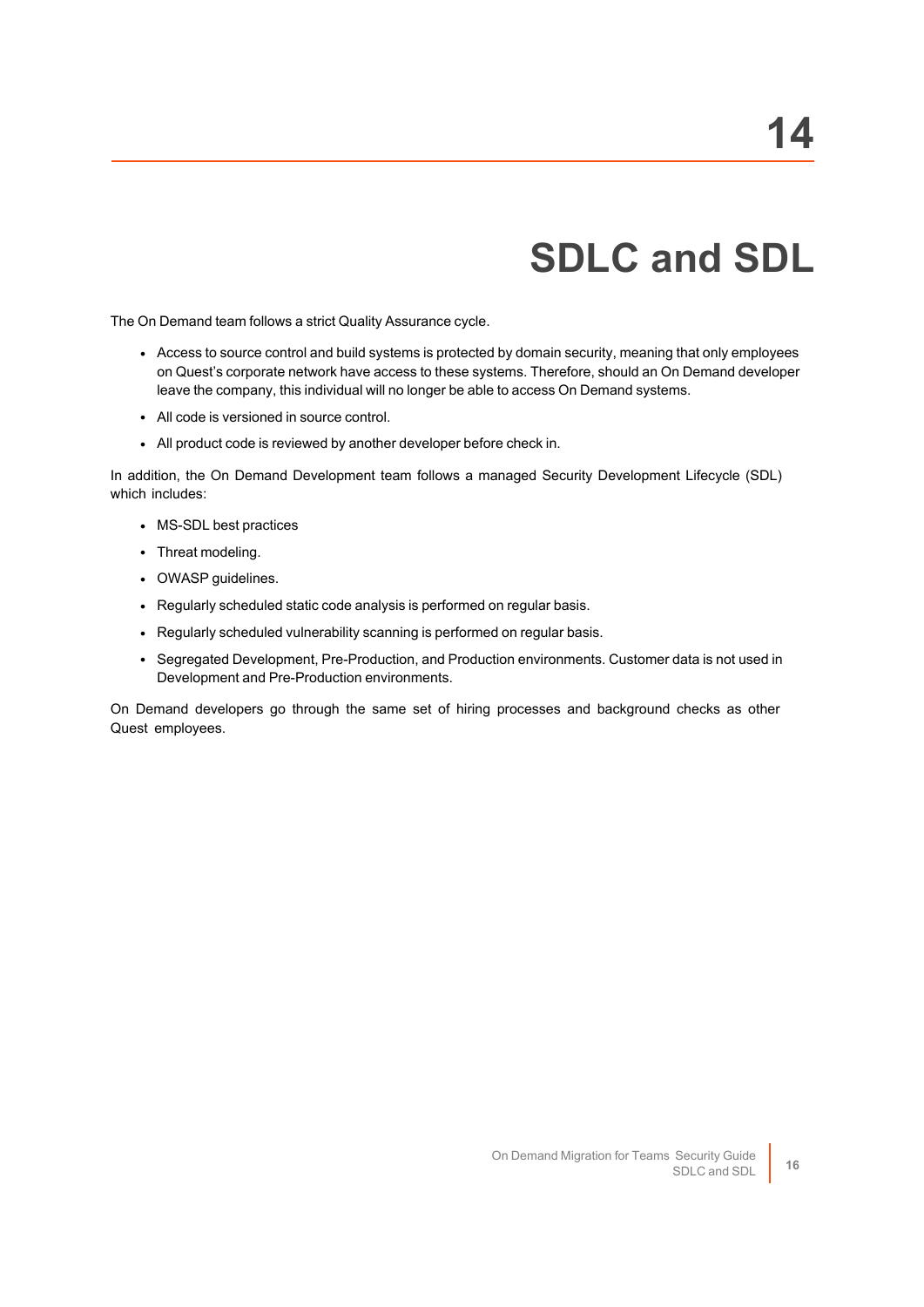### <span id="page-19-0"></span>**Third Party assessments and certifications**

#### <span id="page-19-1"></span>**Penetration testing**

On Demand has undergone a third party security assessment and penetration testing yearly since 2017. The assessment includes but is not limited to:

- Manual penetration testing
- Static code analysis with Third Party tools to identify security flaws

A summary of the results is available upon request. No OWASP Top 10 critical or high risk issues have been identified.

#### <span id="page-19-2"></span>**Certification**

On Demand is included in the scope of the Platform Management ISO/IEC 27001, 27017 and 27018 certification:

- ISO/IEC 27001 Information technology Security techniques Information security management systems — Requirements : **C710-ISMS222-07-19**, valid until **2022-07-29**.
- ISO/IEC 27017 Information technology Security techniques Code of practice for information security controls based on ISO/IEC 27002 for cloud services: **C711-ITCS2-07-19**, valid until **2022-07-29**.
- ISO/IEC 27018 Information technology Security techniques Code of practice for protection of personally identifiable information (PII) in public clouds acting as PII processors: **C712-ITPII2-07-19**, valid until **2022-07-29**.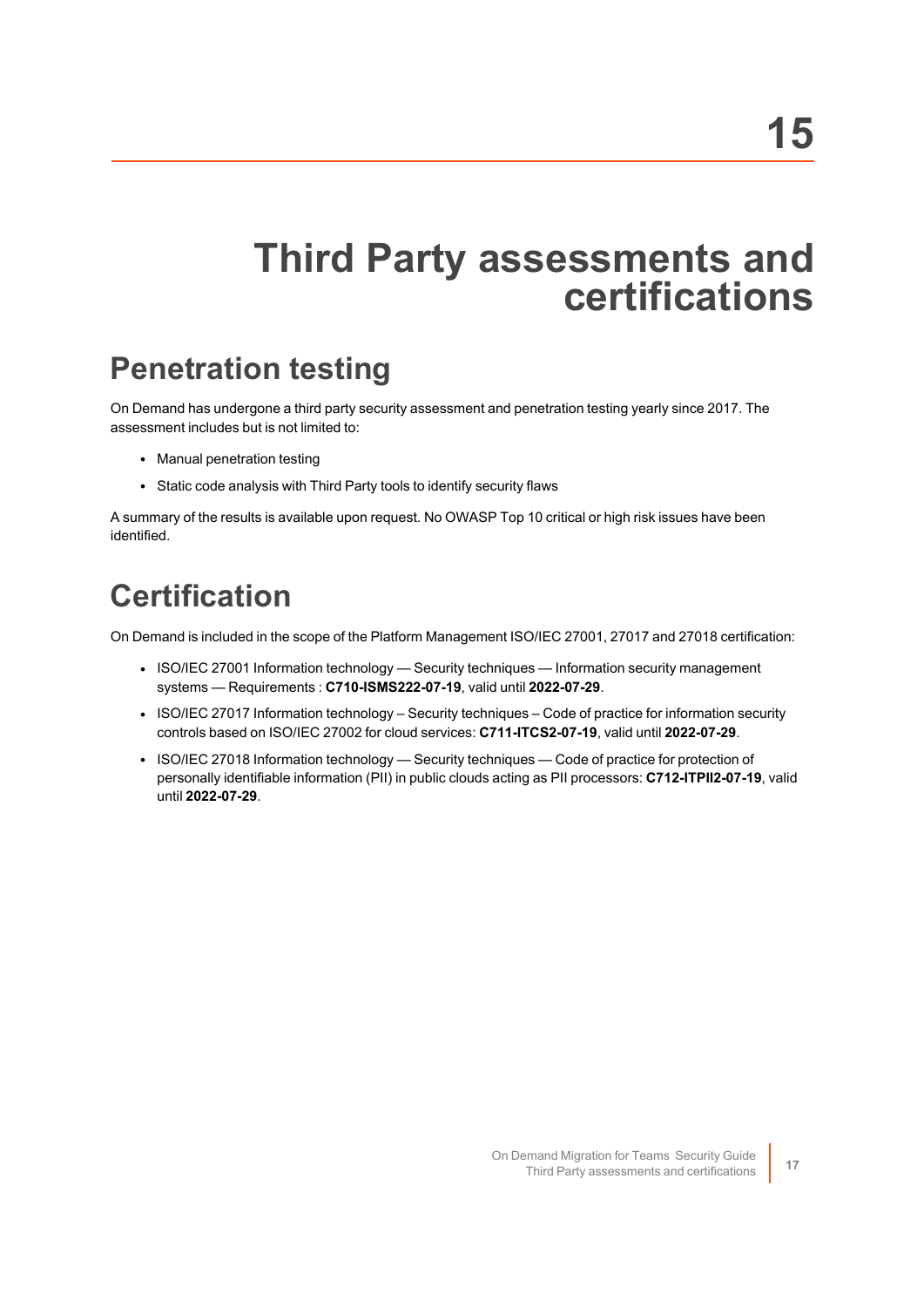## **Operational security**

<span id="page-20-0"></span>Source control and build systems can only be accessed by Quest employees on Quest's corporate network (domain security.) If a developer (or any other employee with access to On Demand Migration) leaves the company, the individual immediately loses access to the systems.

<span id="page-20-1"></span>All code is versioned in source control.

#### **Access to data**

Access to On Demand Migration for Teams data is restricted to:

- Quest Operations team members
- Particular Quest Support team members working closely with On Demand Migration product issues.
- The On Demand Migration for Teams development team to provide support for the product

Access to On Demand Migration for Teams data is restricted through the dedicated Quest Azure AD security groups. For different types of data (e.g., product logs, customer data, and sensitive data) different access levels and lists of allowed people are assigned.

#### <span id="page-20-2"></span>**Permissions required to configure and operate On Demand Migration**

Quest Operations team members have access to the Quest's production Azure Subscription and monitor this as part of normal day to day operations. On Demand Migration developers have no access to Quest's production Azure Subscription.

To access On Demand Migration, a customer representative opens the On Demand website and signs up for an On Demand account. The account is verified via email; thus a valid email address must be provided during registration.

An organization is automatically created once the new account is created.

#### **Prerequisites:**

Azure Active Directory Global Administrator must give the Admin Consent to provision On Demand Migration for Teams for the customer's Azure Active Directory with the following permissions:

#### **Microsoft Graph**

- Read all groups
- Read and write all groups
- Read and write directory data
- Read directory data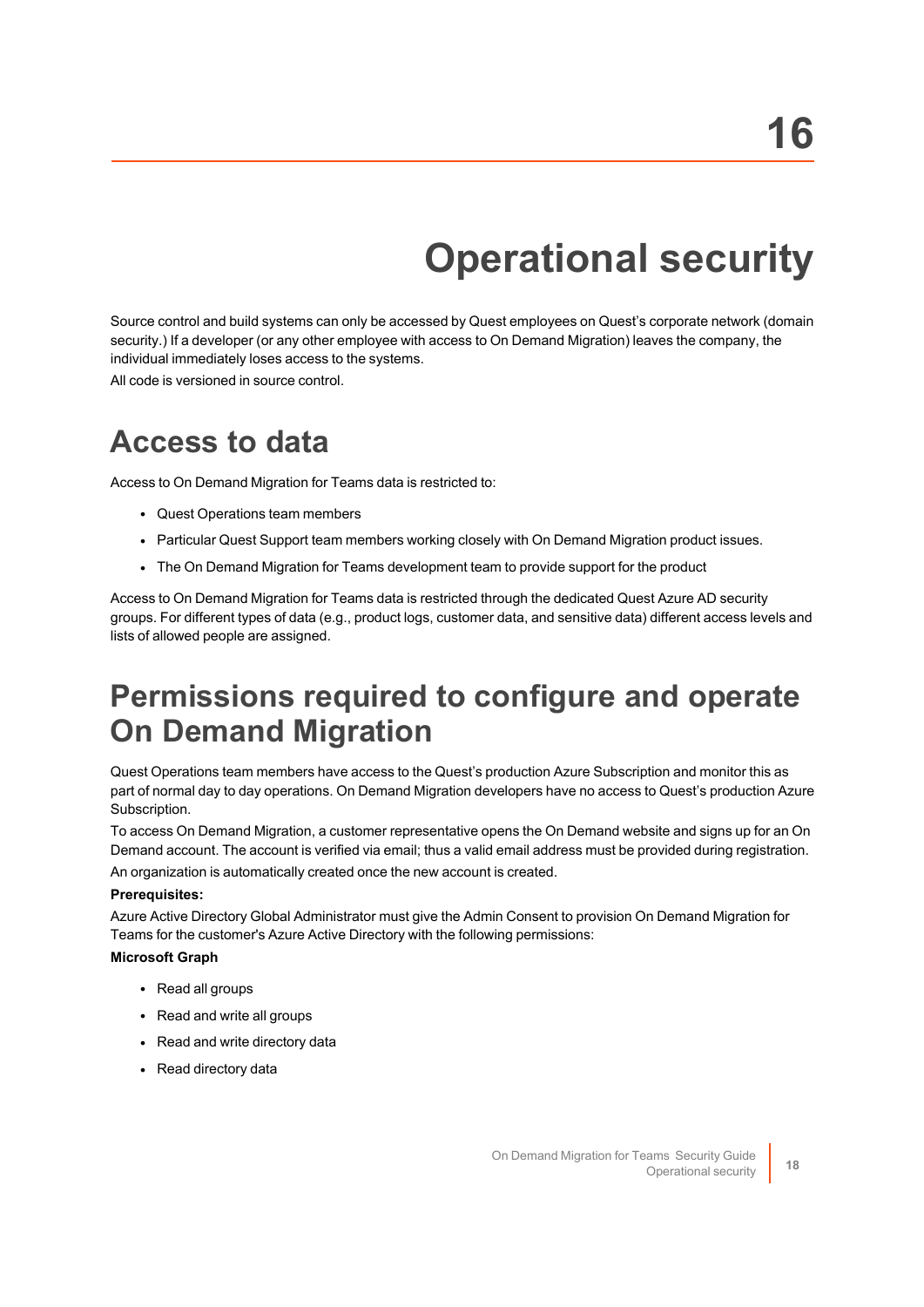#### **Windows Azure Active Directory**

- Read and write directory data
- Read directory data

#### **OAuth 2.0 Permission Grants Microsoft Graph**

- Access directory as the signed in user
- Read all groups
- $\cdot$  Read and write all groups
- Read and write directory data
- Read directory data

#### **Windows Azure Active Directory**

- Read all groups
- Read and write all groups
- Read and write directory data
- Read directory data
- Sign in and read user profile

<span id="page-21-0"></span>Microsoft Graph [permissions](https://docs.microsoft.com/en-us/graph/permissions-reference) reference - Microsoft Graph | Microsoft Docs

#### **Operational monitoring**

On Demand Migration for Teams internal logging is available to Quest Operations and On Demand Migration for Teams development teams during the normal operation of the platform. Some customer or Personally Identifiable Information (PII) data (e.g. mail item subject, OneDrive file names, error messages reporting user names or email addresses, etc.) can become a part of internal logging for troubleshooting purposes.

#### <span id="page-21-1"></span>**Production incident response management**

Quest Operations and Quest Support have procedures in place to monitor the health of the system and ensure any degradation of the service is promptly identified and resolved. On Demand Migration for Teams relies an Azure infrastructure and as such, is subject to the possible disruption of these services.

- Quest On Demand services status page is available at <https://status.quest-on-demand.com/>
- Azure services status page is available at <https://azure.microsoft.com/en-ca/status/>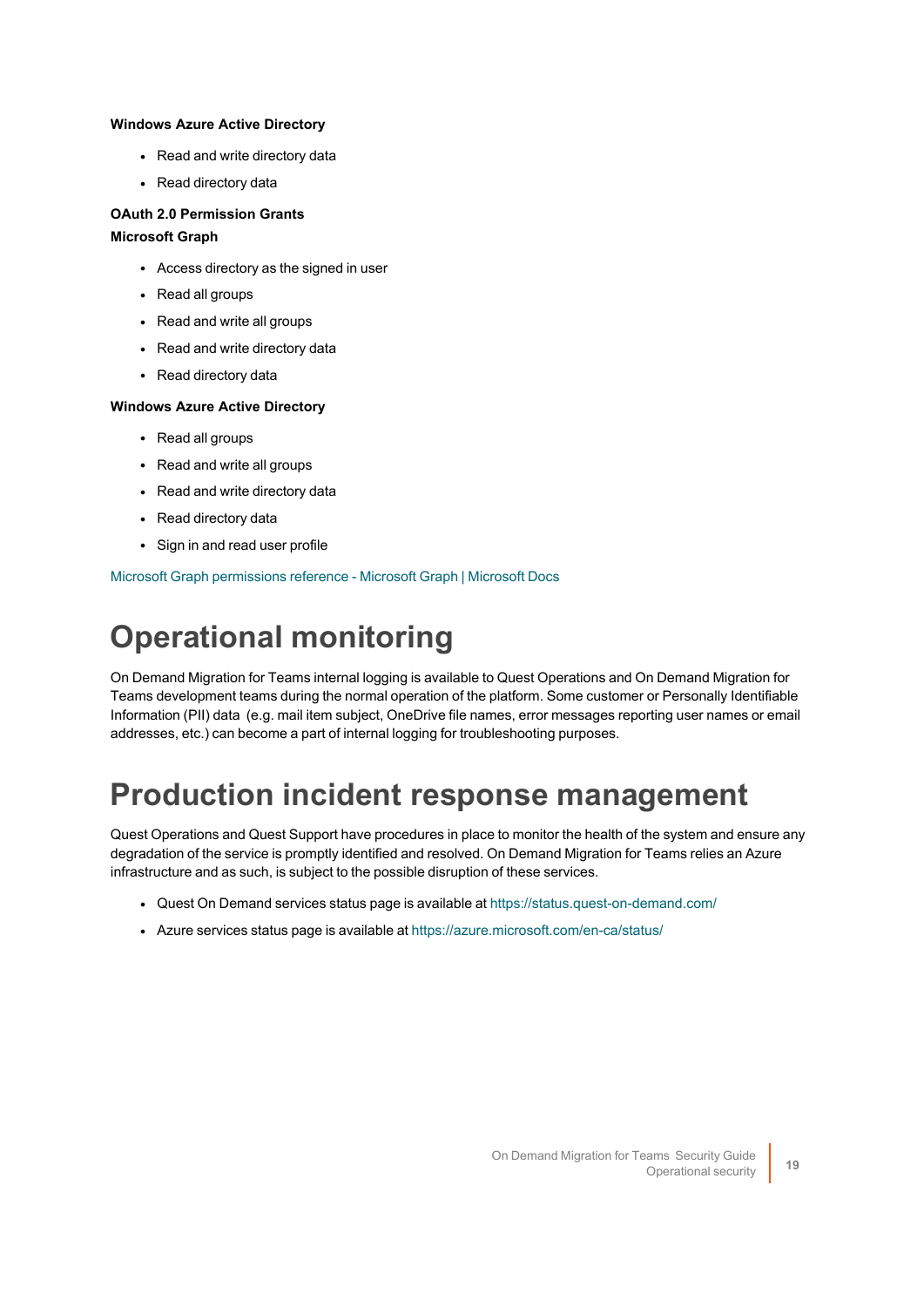### **Customer measures**

<span id="page-22-0"></span>On Demand Migration security features are only one part of a secure environment. Customers must implement their own security practices when proceeding with data handling. Special care needs to be given to protecting the credentials of the Azure Active Directory tenants global administrator accounts and Office 365 tenants global administrator accounts.